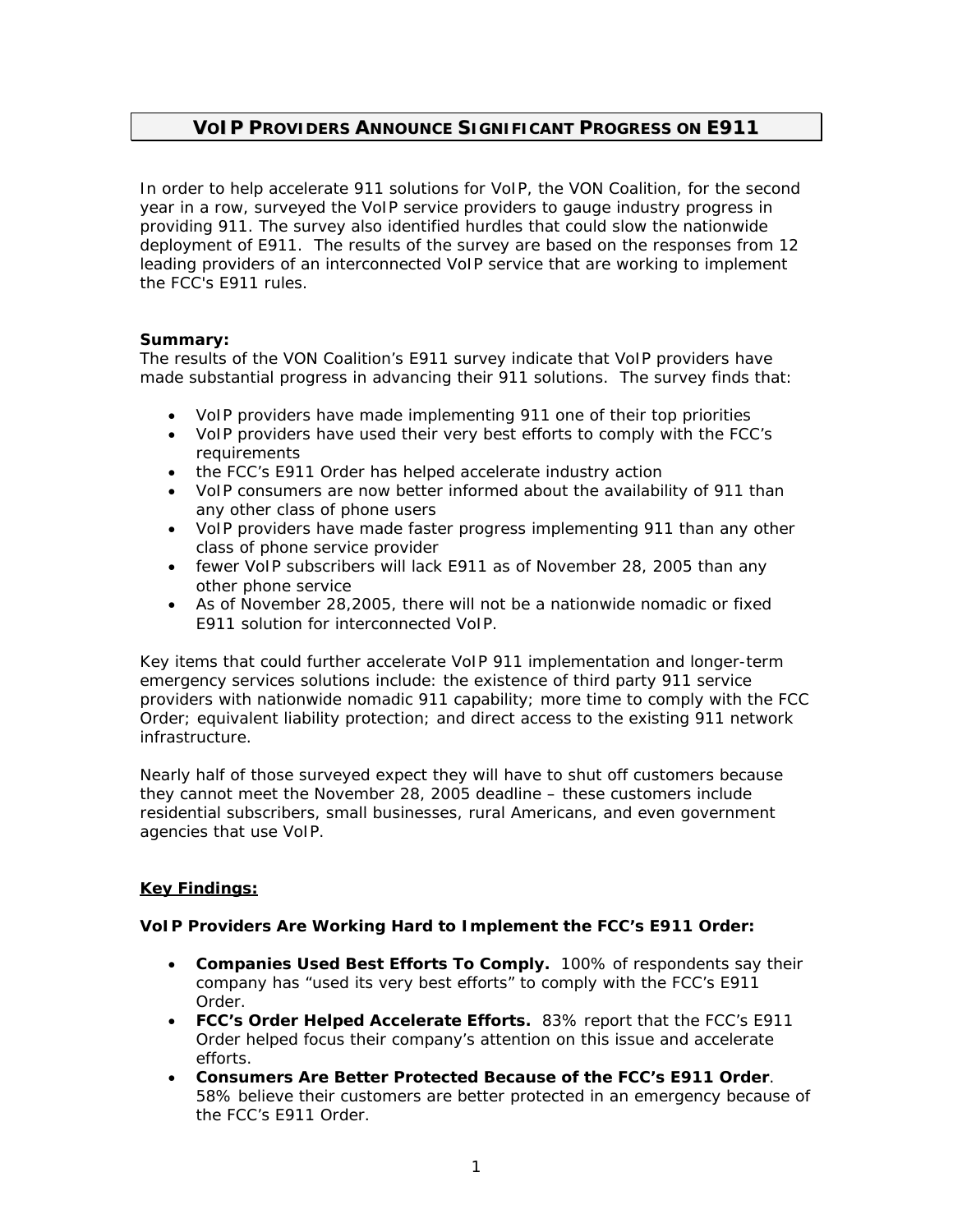### **FCC Order Has Accelerated E911 Efforts:**

Respondents cited several areas of progress resulting from the FCC's leadership on E911. They include:

- Greater industry cooperation and coordination
- Greater public awareness of the issue
- New efforts to designate a pseudo-ANI Administrator

#### **Impressive Progress Has Been Made:**

Based on the survey responses and other available data, the VON Coalition estimates that by November 28, 2005, VoIP providers will have:

- **Deployed E911 Faster Than Any Other Phone Service**: Overall, the VoIP industry is making faster progress in providing E911 than any other communication medium -- wireline E911 took 40 years to deploy and is still not complete; roughly 40% of Americans still lack E911 for wireless services; no satellite phone service offers E911; and enterprise PBXs still don't universally have E911. It has been said that wireline progress on E911 occurred at a snail's pace, wireless at a turtle's pace, and VoIP, in just 120 days, has made progress at a jaguar's pace.
- **Fewer Without E911 Than Any Other Type of Phone Service**: Even though only 2% of all 911 calls are projected to come from VoIP users next year, by November 28, 2005, there are likely to be fewer VoIP subscribers without E911 than any other phone users.
	- Of an estimated 2.5 million VoIP subscribers, the vast majority are projected to have E911. The bulk of these E911 subscribers are using a fixed VoIP service. The VON Coalition estimates that there will be 750,000 mostly nomadic residential VoIP customers who, by November 28, 2005, will have access to only basic 911 (not E911.)
		- In fact, 42% of interconnected VoIP providers responding to the VON Coalition survey estimate that 100% of their VoIP customers will have E911 for their primary fixed location users by November 28, 2005.
	- VoIP services will have fewer subscribers without E911 than any other type of phone user:
		- fewer than the estimated 1.5 million wireline phone users without E911 (despite 40 years of efforts),
		- fewer than the estimated 81 million wireless subscribers (41% of Americans) who live in areas without Phase II wireless E911 (despite a decade of progress).
		- fewer than the enterprise PBXs users in 37 states where E911 is not required (despite a decade of progress)
		- and roughly on par with the 885,000 mobile satellite phone subscribers – none of which have E911 – but who are now required to have a basic 911 emergency call center in place by February 2006.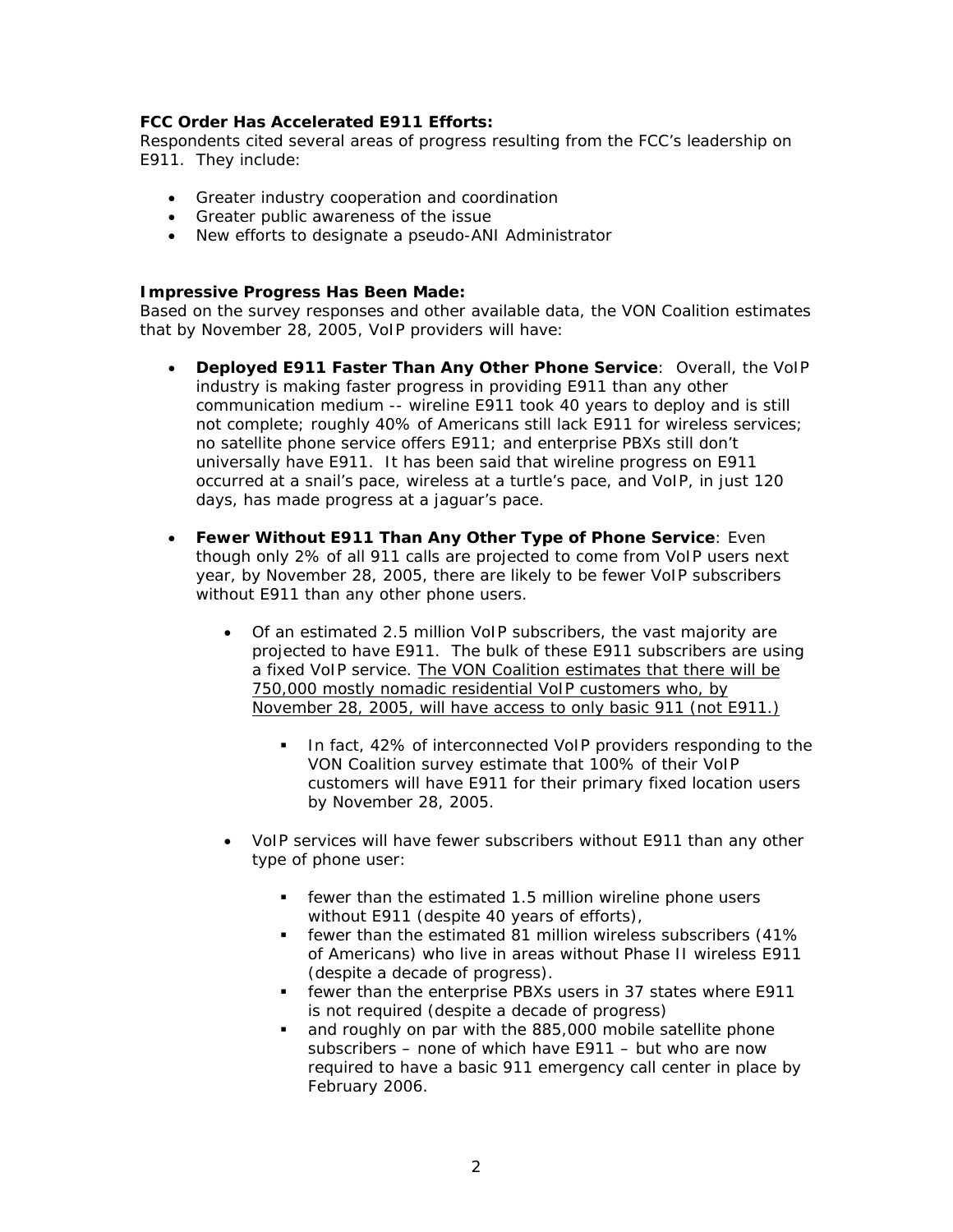- In no other case to our knowledge has the FCC required that consumers who have only basic 911 be shut off from their communication service.
- *VoIP Consumers Are Now Better Informed Than Any Other Phone Users.* 82% of respondents agree that VoIP users are now better informed about their 911 capabilities than any other class of phone users.

### **Significant Challenges Exist:**

Companies responding to the survey cited common challenges they have encountered to implementing E911 solutions. Some of the challenges include:

- No direct access to trunks, selective routers, and E911 databases
- Lack of a nationwide nomadic E911 solution
- An aggressive deadline
- The absence of an Interim Numbering Administrator
- Small companies lack leverage in negotiating with third party 911 providers
- 911 gateway providers charging high prices
- Scheduling end-to-end testing between the PSAP/VPC/ESGW/VSP
- Delayed timelines for deployment
- PSAP Outreach

### **No Nationwide Nomadic E911 Solution:**

The VON Coalition estimates that by November 28, 2005 there won't be a nationwide fixed or nomadic E911 solution.

- *Facilities-based Providers Serving Fixed Users Near 100% Coverage***.** VoIP providers who also own the underlying network will likely have near 100% E911 coverage for their fixed VoIP customers (where the telephone number matches the local rate center boundary.) However, they won't have access to a nationwide nomadic solution if the phone is capable of being moved and used from any Internet connection.
- *Fixed Users Using Unaffiliated Service Providers in Top 50 MSAs.* For unaffiliated VoIP providers providing a fixed VoIP service, 911 solution providers covering roughly 67% of Americans (in roughly the 50 largest MSAs) are likely to have an E911 solution available.
- *Nomadic Services Nearly 50% of the Population in the Top 20 MSAs.* There will be no nationwide E911 nomadic solution by November 28, 2005. The VON Coalition expects nomadic solution providers to reach an estimated 50% of the population in the top 20 MSAs by November 28, 2005.

### **Nearly Half Of Respondents Expect to Have to Disconnect Customers.**

Because there are no nationwide solutions, 42% of respondents are expecting to have to disconnect customers (all of whom currently have either a 911 or E911 service.) These include businesses, government agencies, families, and rural consumers.

- 92% of respondents serve small businesses
- 58% of respondents serve federal, state or local government agencies
- 75% of respondents serve rural customers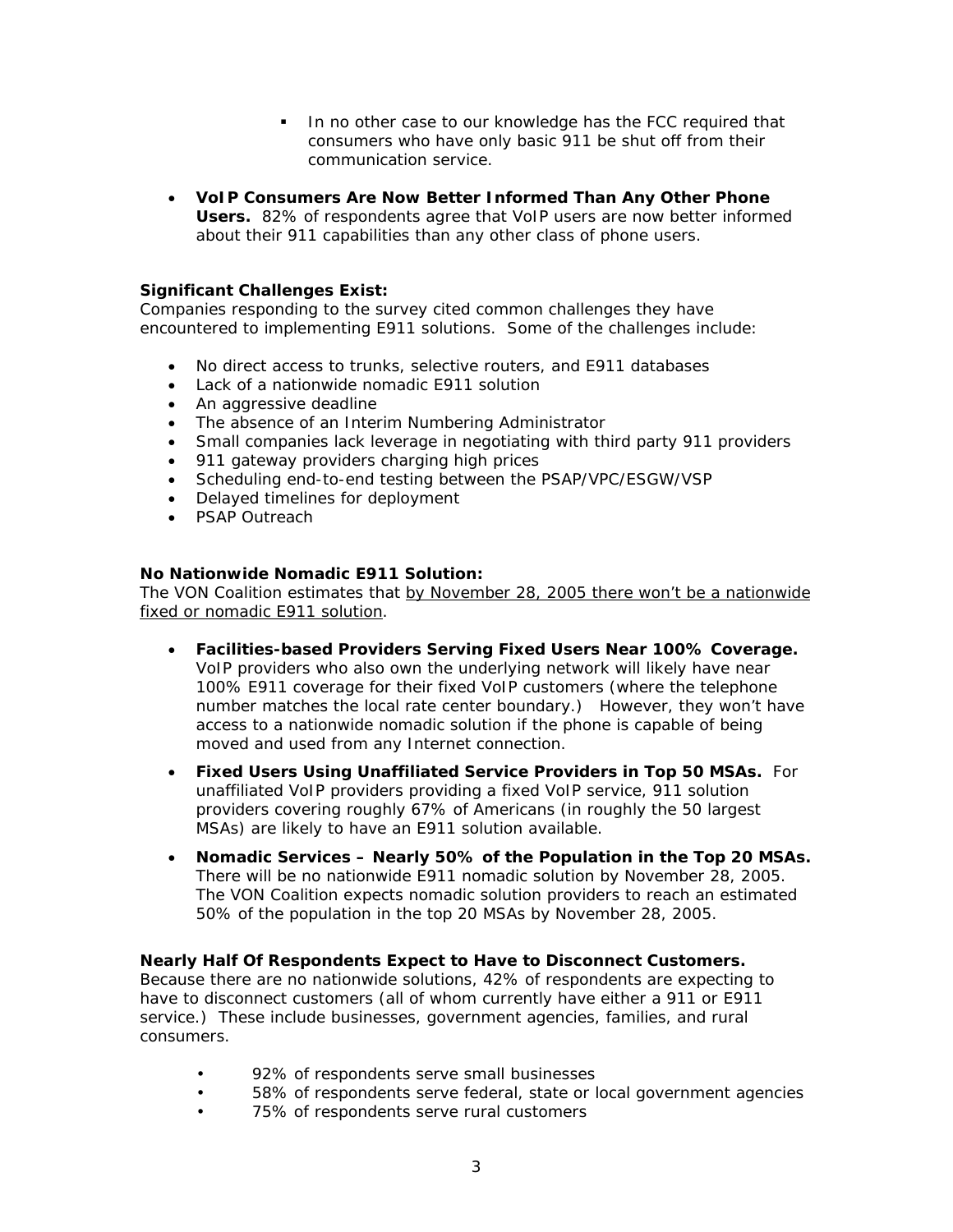#### **Disconnection Could Impede America's Ability to Communicate in an Emergency.** VoIP users can only be harmed by having these potentially life saving VoIP services disconnected because they may only have basic 911 from locations where E911 is not yet available. Requiring the disconnection of residential, business, university, or government users can remove an important communications tool and does not promote the expeditious deployment of E911 for VoIP. No other type of phone service has ever been required by the FCC to disconnect consumers when they are capable of providing basic 911 but not E911. It would be tragic if a customer who today may have 911 as a part of their VoIP service had their VoIP service shut off and then attempted to use that service in an emergency. Moreover, not every emergency requires a call to 911. For instance, a mother may try to call a poison control center; a distressed teenager may try to call a suicide prevention line; a father may need to notify a child about the health of a grandparent; and a student may need to call home from her dorm to tell her parents she arrived at school safely. These are all examples of "emergency" calls that do not involve the dialing of 911.

• In fact, only 8% of survey respondents believe consumers, who may have a basic 911 service today, would be safer and more secure in an emergency with their VoIP service turned off.



### **Most Important Emergency Benefits (Beyond E9-1-1) That VoIP Can Provide**

*Paying Local 911 Charges.* 92% of survey respondents pay local 911 charges - either directly or indirectly.

### **Next Steps: How to Further Accelerate VoIP E911 Solutions:**

When asked to rank the most important tools for further accelerating E911 solutions, respondents ranked in this order:

- 1. A third party 911 service provider with nationwide nomadic 911 capability
- 2. More time
- 3. The same liability protection as wireless and wireline providers receive
- 4. A nationwide IP based emergency network
- 5. Direct access to the 911 network